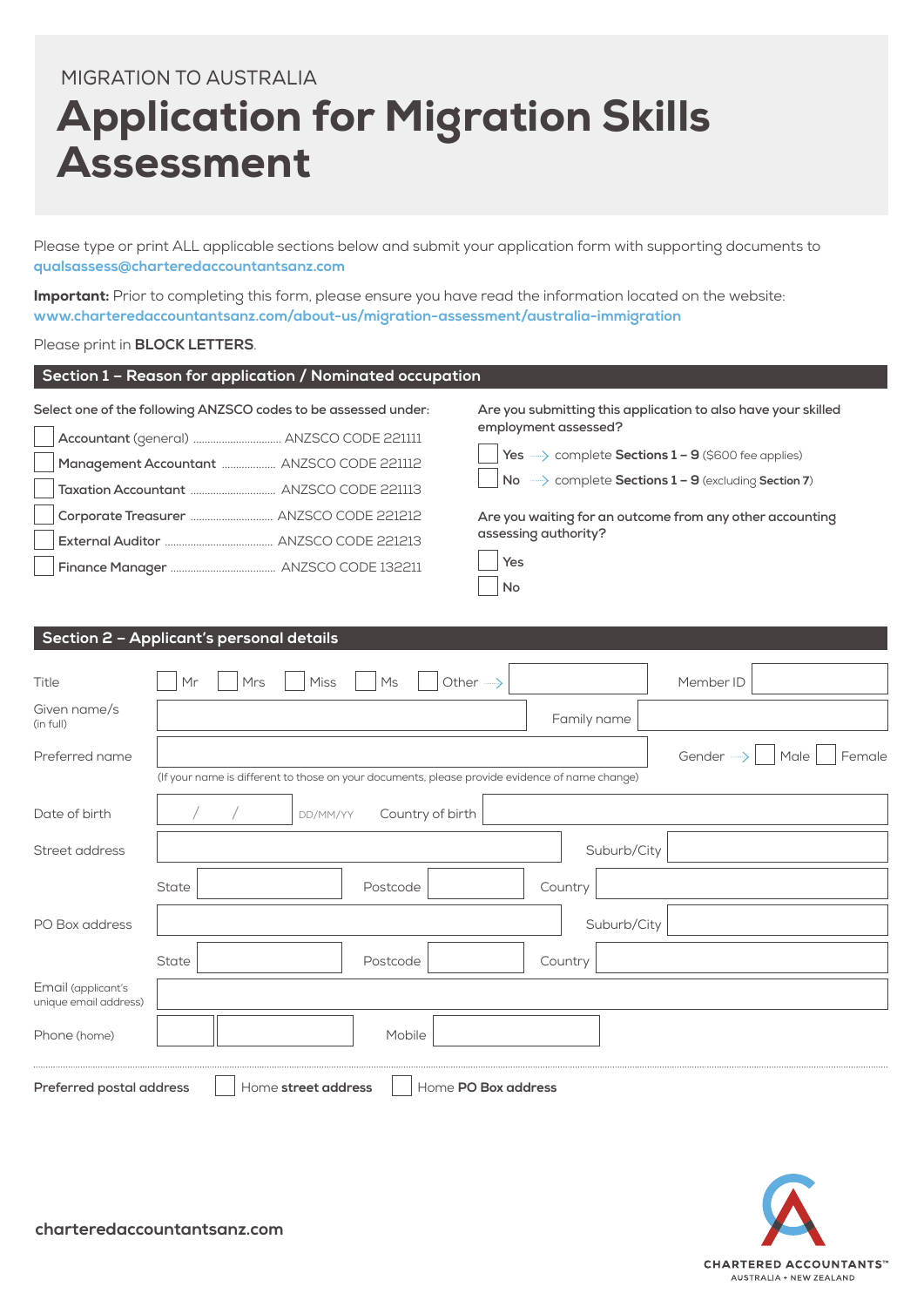#### **Section 3 – Contact details of 'solicitor/migration agent/authorised person' acting on your behalf (if applicable)**

Note: **[CA ANZ Third-Party authorisation form – Skills Assessment](https://www.charteredaccountantsanz.com/-/media/3ff22b21dcd94135b4477e504e1e3942.ashx)** is required to be submitted with this application.

| Full name (First<br>name/Family name) |                              |
|---------------------------------------|------------------------------|
| <b>Business name</b>                  |                              |
| Postal address                        | Suburb/City                  |
|                                       | Postcode<br>State<br>Country |
| Email                                 |                              |
| Phone                                 | Mobile<br>Fax (home)         |

### **Section 4 – Tertiary qualifications**

Please list the details of your tertiary qualifications. Colour scanned copies of your tertiary qualifications – degree certificate(s) and transcript(s) must be attached. (If additional space is required, please photocopy this page and attach to this application.)

#### **Qualification 1:** Please list **Australian qualifications** on 'Qualification 1' (if applicable).

| Country of<br>tertiary institution                       |  |                |  |  |  |
|----------------------------------------------------------|--|----------------|--|--|--|
| State (if in Australia)                                  |  |                |  |  |  |
| Name of tertiary institution<br>(eg. university/college) |  |                |  |  |  |
| Name of degree/diploma<br>(eg. Bachelor of Commerce)     |  |                |  |  |  |
| Date commenced                                           |  | Date completed |  |  |  |
| <b>Qualification 2</b>                                   |  |                |  |  |  |
| Country of<br>tertiary institution                       |  |                |  |  |  |
| State (if in Australia)                                  |  |                |  |  |  |
| Name of tertiary institution<br>(eg. university/college) |  |                |  |  |  |
| Name of degree/diploma<br>(eg. Bachelor of Commerce)     |  |                |  |  |  |
| Date commenced                                           |  | Date completed |  |  |  |
| <b>Qualification 3</b>                                   |  |                |  |  |  |
| Country of<br>tertiary institution                       |  |                |  |  |  |
| State (if in Australia)                                  |  |                |  |  |  |
| Name of tertiary institution<br>(eg. university/college) |  |                |  |  |  |
| Name of degree/diploma<br>(eg. Bachelor of Commerce)     |  |                |  |  |  |
| Date commenced                                           |  | Date completed |  |  |  |

#### **Do you have credit exemptions on your transcript?**

**No**

Yes **Act Please provide the academic transcript** from the institution at which study was completed that let to those exemptions.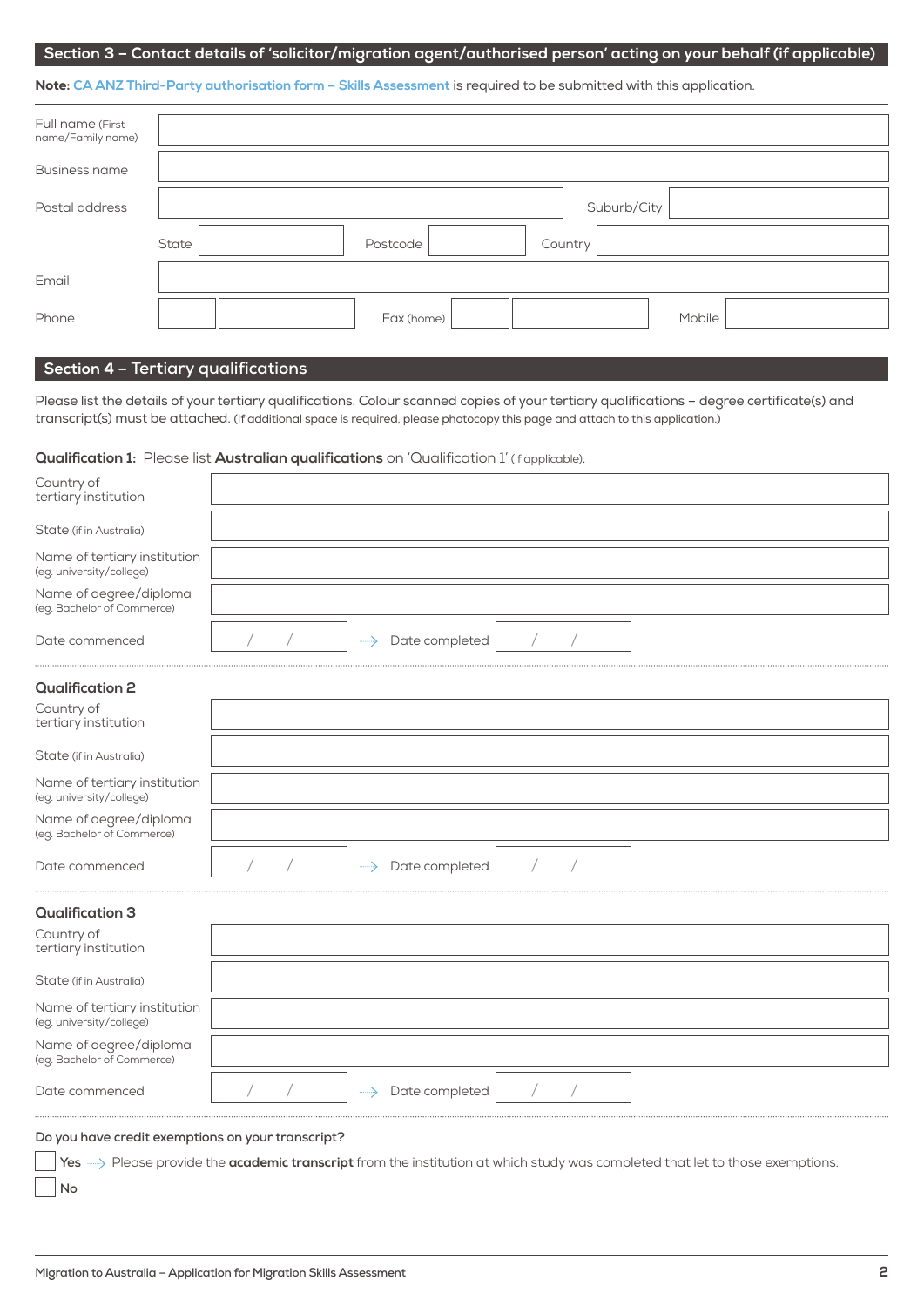| Section 5 - Membership of accounting body (if applicable)    |  |          |                                    |  |
|--------------------------------------------------------------|--|----------|------------------------------------|--|
| Are you a full member of CA ANZ?                             |  |          |                                    |  |
| Yes ->>>>>>> Date of membership approval:<br><b>No</b>       |  | DD/MM/YY |                                    |  |
| Name of other accounting body<br>or professional association |  |          |                                    |  |
| Membership type<br>(eg. Associate or Fellow)                 |  |          | Date of admission<br>to membership |  |
|                                                              |  |          |                                    |  |

## **Section 6 – English Language requirements**

You must provide evidence that you have met the English Language proficiency level required for your skills assessment. (Please refer to the below table for accepted test providers and competency test scores required for your skills assessment)

|                | <b>Full (Permanent) skills assessment</b> |                     |            |                     |                                       |  |  |  |
|----------------|-------------------------------------------|---------------------|------------|---------------------|---------------------------------------|--|--|--|
| Test component | <b>IELTS</b><br>(Academic band score)     | TOEFL<br><b>iBT</b> | <b>CAE</b> | <b>PTE Academic</b> | <b>Accounting PYP</b>                 |  |  |  |
|                |                                           |                     | 185        | 65                  |                                       |  |  |  |
|                |                                           |                     |            |                     | Colour scanned copy of your academic  |  |  |  |
| Writino        |                                           |                     | 185        |                     | transcript and completion certificate |  |  |  |
|                |                                           |                     |            |                     |                                       |  |  |  |

**Please tick to select one of the following boxes and submit a colour scanned copy of your test results:**

International English Language Testing System (IELTS)

Test of English as a Foreign Language internet-based test (TOEFL iBT)

Pearson Test of English Academic (PTE Academic)

Cambridge English: Advanced (CAE)

 Colour scanned copy of your academic transcript and completion certificate for Accounting Professional Year Program – Accounting PYP OR

Subjects assessment only (No English Language test is required however assessment outcome will be negative).

#### **Section 7 – Skilled employment details (if applicable)**

Skilled employment is only assessable after a suitable full (permanent) skills assessment outcome for your qualifications under the same nominated occupation from Chartered Accountants Australia and New Zealand is achieved.

Please list the details of your skilled employment to be assessed below. Colour scanned copies of work references and pay slips must be included. (If additional space is required, please photocopy this page and attach to this application).

| Name of employer |                                     |  |
|------------------|-------------------------------------|--|
| Position title   |                                     |  |
| Date commenced   | Date completed                      |  |
| Name of employer |                                     |  |
|                  |                                     |  |
| Position title   |                                     |  |
| Date commenced   | -----> Date completed               |  |
|                  |                                     |  |
| Name of employer |                                     |  |
| Position title   |                                     |  |
| Date commenced   | Date completed<br>$\longrightarrow$ |  |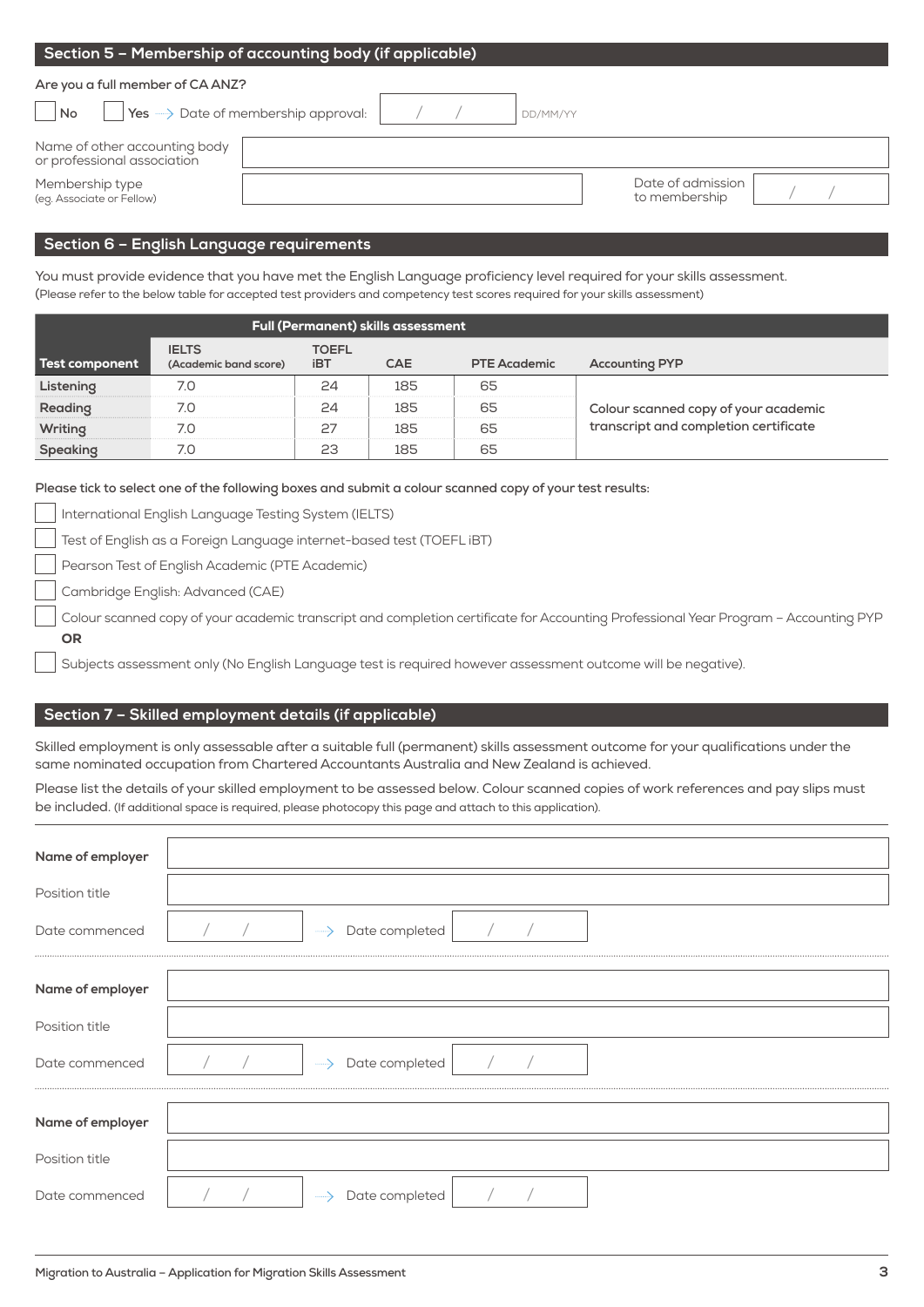#### **Privacy Statement**

Chartered Accountants Australia and New Zealand ABN 50 084 642 571 (**CA ANZ**) is collecting the personal information (which may include sensitive information) provided in this application form and any evidence sent to CA ANZ for the following primary purposes:

- to process the application, verify evidence provided with the application and assess whether the applicant has suitable skills and/or qualifications for a nominated occupation;
- to confirm authorisation by an applicant of his/her representative or migration agent and to provide contact details for that representative or migration agent; and
- to allow you to make payment of the required fees to CA ANZ so you can lodge the application.

If you do not provide this personal information or provide incomplete personal information, we may not be able to process the application.

We have a legitimate interest in using the personal information provided in this application form in these ways. The collection of the personal information provided in this application form is also fundamental to the nature of our obligations in assessing the application.

CA ANZ may collect personal information (which may include sensitive information) of an applicant via the account, application form or application process either directly from the applicant or indirectly from the applicant's migration agent.

If you are a migration agent acting on behalf of an applicant, you must not disclose any personal information (which may include sensitive information) of an applicant to CA ANZ unless you have the necessary authorisations and consents to do so by the applicant. You must also inform the applicant of the matters set out in this Privacy Collection Statement and CA ANZ's Privacy Policy. By disclosing personal information of the applicant to CA ANZ, you represent to CA ANZ that you have all such authorisations and consents required and that you have informed the applicant of the relevant matters.

CA ANZ may disclose some or all of the information we collect about applicants (including information provided by third parties) to the Department of Education, Skills and Employment, Department of Home Affairs, the Migration Review Tribunal, the

organisation or individual that issued the relevant qualifications referred to in this application, the applicant's employer(s) or migration agent, the Australian Skills Authority, local and international professional bodies, ASIC and any other state/territory government agencies.

We otherwise use, disclose, process and handle your personal information in accordance with our [Privacy Policy.](https://www.charteredaccountantsanz.com/privacy-policy )

While your personal information is collected in Australia, it is likely that it will be disclosed to overseas recipients outside of Australia and outside of the European Economic Area in accordance with our [Privacy Policy](https://www.charteredaccountantsanz.com/privacy-policy ).

Our [Privacy Policy](https://www.charteredaccountantsanz.com/privacy-policy ) also contains the contact details of our Privacy Officer / Data Protection Officer and information regarding your rights (including how to withdraw your consent, if applicable) and how you can seek to access and correct your personal information or raise a privacy concern with us and how it will be dealt with.

If you have any questions or concerns about this Privacy Collection Statement, our Privacy Policy or how we handle your personal information, please contact our Privacy Officer/ Data Protection Officer.

**I confirm that I have read, understand and accept the terms of the above privacy statement and consent to the handling of my information in accordance with that collection statement and CA ANZ's Privacy Policy.**

#### **Declaration**

- I confirm that the information provided in this application form is complete, correct and up-to-date.
- I understand that providing false or misleading information is a serious offence.

| Signature            |  |  |  |  |
|----------------------|--|--|--|--|
| Full name            |  |  |  |  |
| Date<br>(DD/MM/YYYY) |  |  |  |  |

#### **Section 9 – Payment details**

| Assessment fee payable: (Please select ONE only)                                                                  |  |  |  |
|-------------------------------------------------------------------------------------------------------------------|--|--|--|
| Qualification assessment only<br><b>AUS550</b><br>(Standard processing time)                                      |  |  |  |
| <b>Qualification Assessment only</b><br><b>AUS650</b><br>(Express service exclusive to migration agents)          |  |  |  |
| <b>Combined Qualification/Skilled Employment</b><br><b>AUS600</b><br><b>Assessment</b> (Standard processing time) |  |  |  |
| Your assessment outcome letter will be<br>emailed as a <b>secure PDF</b> document.                                |  |  |  |
| Total fee payable:                                                                                                |  |  |  |

#### **Payable by:**

|                         | <b>Chartered Accountants Amex</b>        |
|-------------------------|------------------------------------------|
| Amex                    | <b>MasterCard</b><br>Visa<br>Diners Club |
| Card number             |                                          |
| Expiry date             |                                          |
| Cardholder<br>name      |                                          |
|                         |                                          |
| Cardholder<br>signature |                                          |